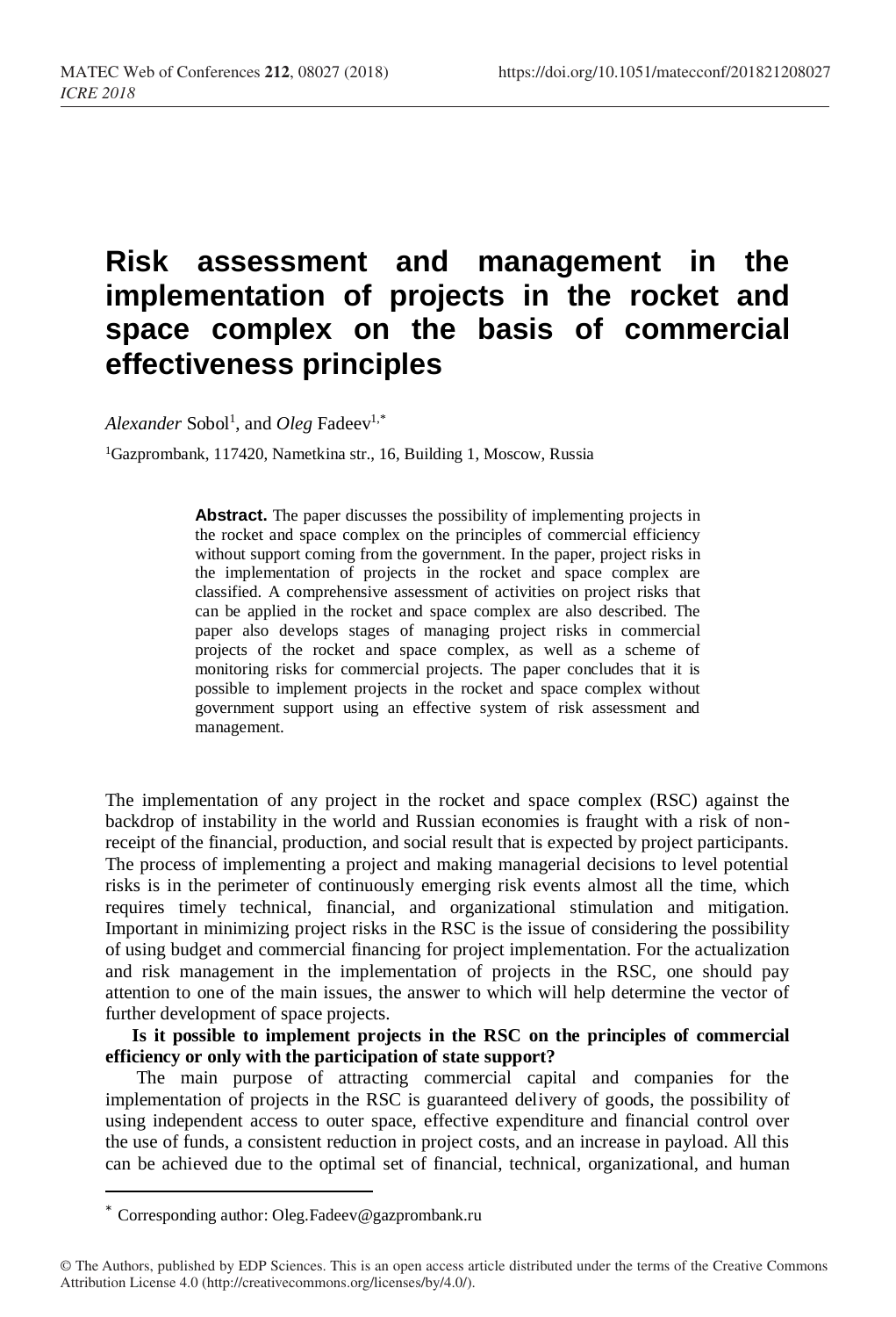resources associated with an effectively built risk assessment and management system. American engineer, scientist, and entrepreneur Ilon Mask went down in history when his company Space Exploration Technologies (SpaceX) became the first private company that docked the spacecraft to the international space station, successfully landed the Falcon 9 rocket on the offshore platform, and very significantly reduced project costs. Currently, SpaceX is working on the development of a full-fledged rocket launcher and the simultaneous landing on a platform of three launch vehicles at the same time. SpaceX has plans to deploy more than 4,000 satellites in near-Earth orbit and create a world-wide highspeed network based on them, to increase the launch of rockets every two weeks, and to conduct regular flights to Mars with the help of the world's most powerful rocket carrier – Falcon Heavy. The Russian example of implementing commercial projects in RSC is the company Gazprom Space Systems OJSC (GASCOM), which is engaged in the creation, launch, and operation of satellites to provide telecommunications, geoinformation, and aerospace services to the public and corporate sectors. All these achievements are possible and once again confirm that when implementing projects in еру RSC, it is important to use a quality integrated project risk management system.

Currently, the main trend in the space services market is to reduce project costs, increase the spacecraft payload, and rational management of project risks. These components will form the basis for effective competition in the space services market. World state corporations and private commercial organizations are working to create a space product or service being optimal in price and quality. The cost of the launch vehicle is of great importance in solving this problem. RSC-companies are continuously working to reduce costs to improve their competitive advantages in the market. If earlier the cost of launching the Russian Proton and the European Ariane 5 missiles cost \$100 million and \$200 million, respectively, now the Russian state corporation "ROSKOSMOS" is working to create a light version of the launch vehicle for commercial use (Proton Light), the launch cost of which is estimated already in 50-55 million dollars. And the largest developer of carrier rockets Airbus Safran Launchers in Europe is working on the creation of a universal reusable Ariane 6 missile, the cost of which will be halved compared to the Ariane 5 being used today. The cost of the US rocket Falcon 9 of the company SpaceX is from 56 to 77 million dollars [5].

Increased activities of the RSC commercial companies in the US, Europe, Russia, China, and India clearly demonstrate the need for civilian space services and give a clear signal about the need for space development in general. The creation and operation of unmanned aerial vehicles (AEWs) also speaks in favor of this. Earlier, the AEWs were used mainly in the state and defense complexes, and now their civil application in the corporate and mass segments is developing more and more actively. The production and operation of modern surveillance, navigation, energy efficiency, and patrols at a lower cost, in a system complex with intelligent processing of the product, create an affordable, safe and environmentally friendly product for the final consumer. The creation of multi-purpose AEWs for civilian use will allow to meet the combined corporate needs for detecting smallsized air, surface, and ground targets, as well as controlling air traffic in remote areas, controlling maritime navigation, developing regional and interregional telecommunications networks, aerial photography, and monitoring the Earth's surface, environmental conditions, works and geological exploration, oil and gas sector, oceanology, etc. Leaders in the implementation of commercial projects for the development, production, and operation of civilian AEWs are DJI (China), Parrot (France), Xiaomi (China), Hover Camera (USA), and AeroVironment (USA) [6]. It is worth noting that Russian AEWs are mainly developed and produced by state corporations of military designation.

When implementing commercial projects in the RSC, as noted earlier, the development of a system for evaluating and managing project risks is of great importance. But before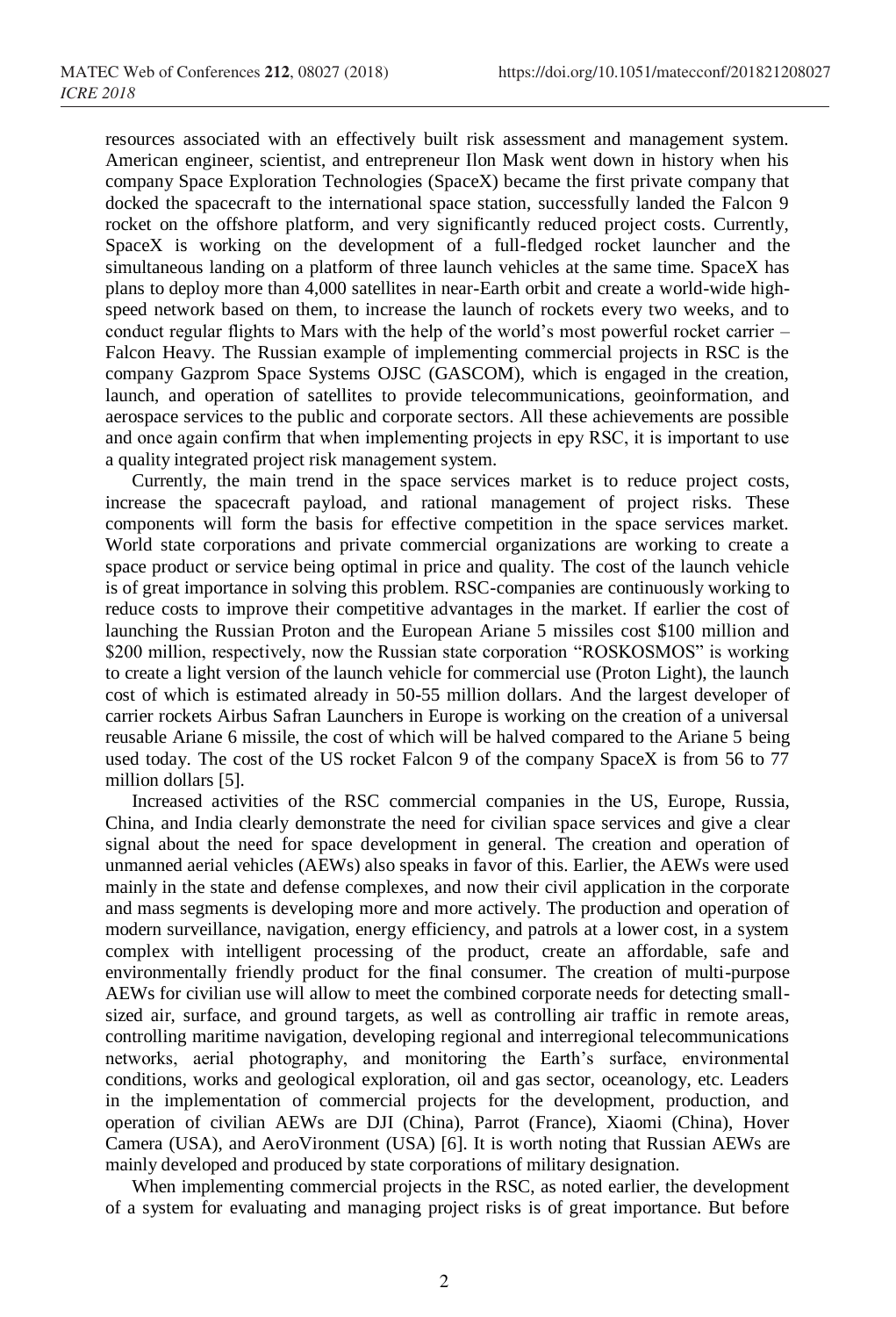systematizing, evaluating, managing, and controlling project risks, it is necessary to identify and classify them, that is, to distribute them to specific groups in accordance with a certain feature. Figure 1 shows the classification of risks, which takes into account the specifics of the commercial project in the RSC.

| Domestic                                                                                                                                                     | Foreign                                                                         |  |
|--------------------------------------------------------------------------------------------------------------------------------------------------------------|---------------------------------------------------------------------------------|--|
| Risk of failure of suppliers                                                                                                                                 | Political risks (sanctions)                                                     |  |
| Risk in the production and<br>installation of spacecraft and<br>The risk of quality management of<br>the spacecraft being created<br>Logistic risk           | Foreign economic risks<br>(corruption, financial crisis)<br>Environmental risks |  |
| Risk of error in the creation of<br>innovation, information<br>technology, and know-how (R&D)<br>Risk of technological and service<br>support of the project |                                                                                 |  |
| Risk of error in team selection and<br>personnel management                                                                                                  |                                                                                 |  |
| Risk of monitoring error and<br>transmitted information about the<br>state of the spacecraft                                                                 |                                                                                 |  |
| Economic risks                                                                                                                                               |                                                                                 |  |
| Non-economic risks                                                                                                                                           |                                                                                 |  |
|                                                                                                                                                              |                                                                                 |  |

### **Classification of risks when implementing commercial projects in RSC**

**Fig. 1.** Classification of risks when implementing projects in the RSC on the principles of commercial efficiency.

Let's say in more detail about the specific project risks that the RSC of Russia has encountered and may face in the future.

As a result of imposing sanctions and banning Russian companies from purchasing high-tech components in the US and Europe, many projects in the RSC of Russia faced certain difficulties. The problem of replacing foreign technologies and components significantly affects the price and quality of the analogues purchased, for example, in the electronic component base. As a consequence, this has a direct impact on final project costs. Nevertheless, the implementation of projects continues under new conditions. An example of a successful commercial project under sanctions in the field of creating and launching a satellite is the implementation of the project by GASCOM, which promptly replaced the necessary replacement parts with analogues and avoided the onset of a critical phase. Like any other projects, commercial projects in the RSC can be increased in value, including due to inadequate financial control and non-compliance with financial discipline. A vivid example are violations of financial control that were identified during the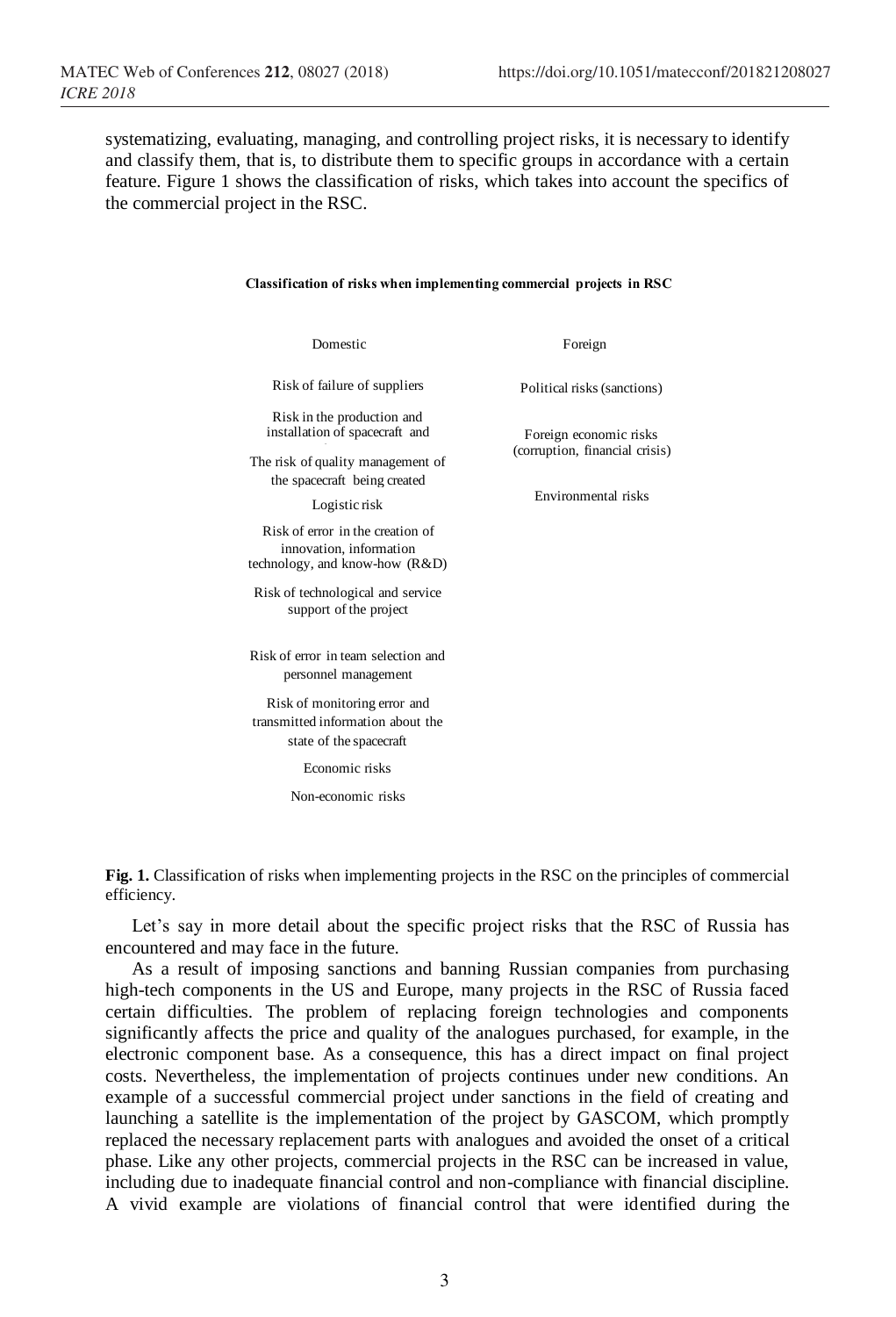implementation of the state-scale project, namely the construction of the Vostochny launch site, and influenced the costs of the project. After carrying out the classification of design risks, managers can reliably establish the individual significance of each risk, conduct its analysis, assessment and management, and continue monitoring activities further, thereby creating elements of an effective risk management system.

Assessment of project risk in the RSC is a set of measures that allow to predict the possibility of obtaining additional profit or a certain amount of damage from the risk that has occurred and erroneous untimely management decisions. The size of possible losses from the incoming risk in the project can be acceptable (when there is a threat of a complete loss of profit), critical (when the loss coverage occurs at the expense of project participants, and the loss of profits and revenues is possible), and catastrophic (the loss of all capital and project assets is possible, which could lead to its elimination in the end). The rational organization of any project and an integrated approach to the assessment and management of project risks can be achieved only through the comprehensive use of methods for assessing project risks, their management and monitoring, taking into account the impact of internal (objective and subjective) factors and the external environment (direct and indirect impact).

An integrated approach to the organization of project risk management in the RSC can be achieved by using (a) the methods for assessing project risks being known and described by many experts and (b) the methods being developed (adapted) in the implementation and management of the project, taking into account the impact of individual factors of both internal and external environments. Features of risk management projects in the RSC are the continuity, dynamism, complexity, novelty, and laboriousness. Moreover, the task is to analyze, research, and manage risks, as well as in developing a valuation of measures to prevent and reduce them. An important component of a commercial project in RSC that affects its outcome and effectiveness is the use of methods for evaluating and managing project risks, which would allow managers to promptly and comprehensively take management decisions aimed at preventing risk situations in the process of project implementation and to develop measures to protect against possible technical, personnel, financial, and other losses.

Comprehensive activities to assess the design risks that can be applied in the RSC include searching for and analyzing risks, assessing specific types of risks on the basis of different approaches and methods, identifying internal and external factors that increase or decrease the specific type of risk, determining the financial viability of the project, determining commercial efficiency (effectiveness of investment of financial resources), setting the acceptable level of risk, developing measures, and making management decisions to reduce the level of risk,.

The main methods for assessing project risks that can be applied also in the RSC include expert methods, statistical methods, as well as quantitative and qualitative assessment methods.

Expert methods for assessing project risks include those methods that are built on the knowledge and experience of individual experts and specialists. These methods are suitable in those situations where the required information on the outcomes or the likelihood of their occurrence is not sufficient, or it is not formalized.

The general procedure for assessing project risks in the RSC using expert methods can consist of several stages: analyzing the assignment given to experts in project risk assessment; organizational and methodological preparation of the expert evaluation; selecting experts on the basis of general erudition, logical and analytical thinking, knowledge and skills in a certain professional field; carrying out expert predictive studies or conducting predictive assessments (the main forms of expert evaluation are the rank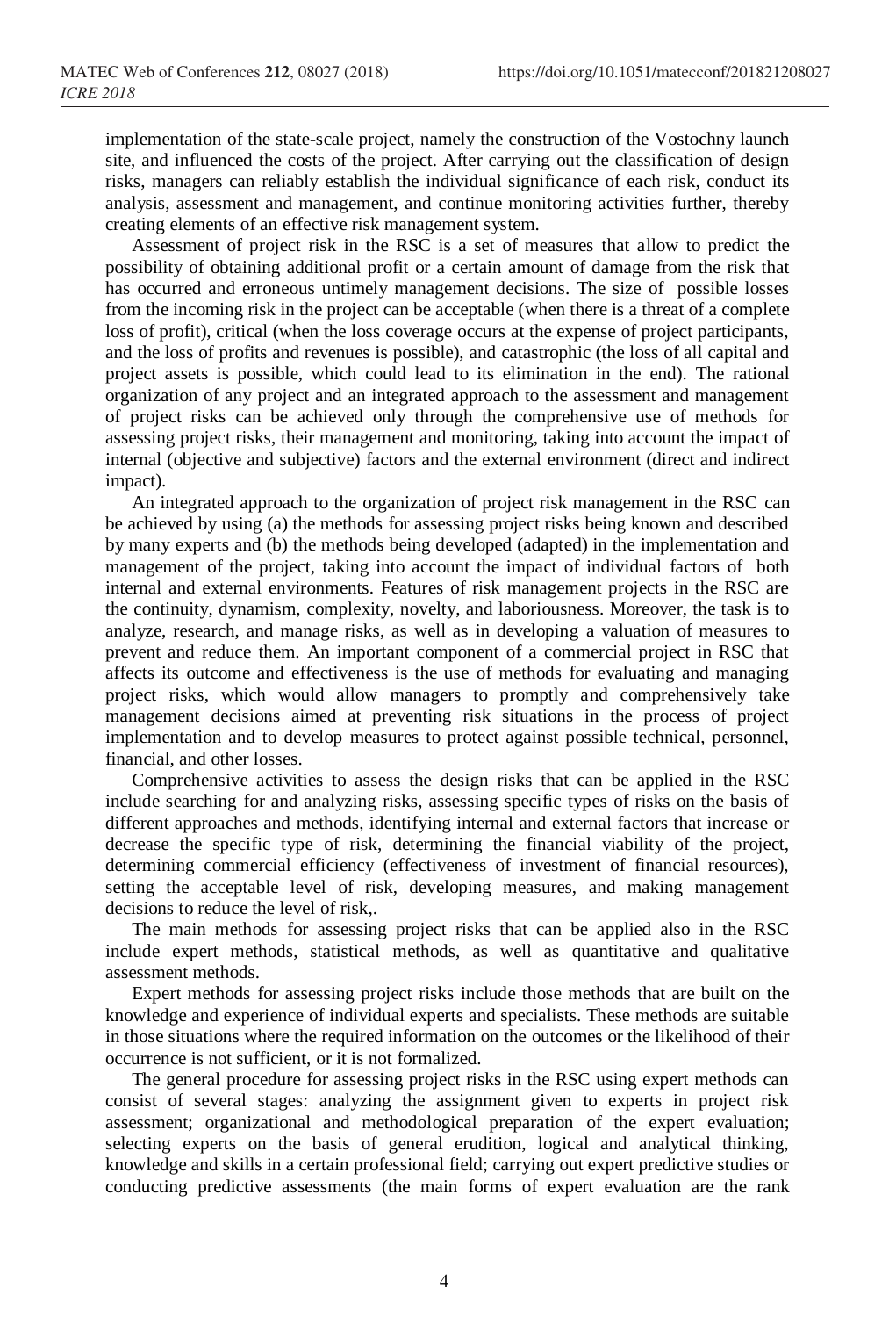method, the method of scale scores, the method of pairwise comparisons); processing, analyzing predictive research results [3].

Statistical methods for assessing project risks include methods that use statistical criteria for measuring the risk value calculated on the basis of reliable and complete statistical information, for example, such as the average expected value and variability of the possible result.

Conducting a qualitative analysis of project risks begins with the identification of specific types of risks, their analysis and investigation of possible causes of their occurrence. Further, a cost assessment of the possible consequences of damage from the implementation of identified risks and respective measures are being developed to reduce them. This is the specific feature of the qualitative approach in the study of risks, including in commercial RSC projects.

Quantitative analysis of project risks includes the conducted qualitative analysis and the initial data of the project business plan. The task of quantitative analysis is the numerical measurement of the changing factors of the project, being tested for risk and the behavior of its effectiveness criteria [3].

Most other known methods are described in the literature widely and accurately. All of them have their advantages and disadvantages. For example, the European Space Agency's Risk Management Program (ESA) is based primarily on qualitative methods for assessing project risks. Conversely, the NASA Program uses predominantly quantitative methods based on statistics [1; 2], where the analysis of more than 350 projects is the initial data. A distinctive feature of the methods in assessing the risks of the NASA program from one the ECA uses is the division of types of risks into quantitative and qualitative ones using the procedure "TRIAG," which implies the allocation of high, medium, and low reliability estimates from initially qualitatively assessed risks.

It should be noted that there are no universal methods for assessing project risks. The most effective and correct approach is the use of an integrated and system approach relying on various methods for assessing project risks in commercial projects in the RSC, as well as timely introducing additional methods or eliminating those that have lost relevance. Therefore, the important processes in the implementation of any project are the identification, evaluation, and management of project risks.

To improve the quality of risk management in commercial projects in the RSC, it is necessary to correctly assess and effectively manage independent and unrelated risks, detailing the many factors of potential risk that are interrelated and correlated with each other. The design of the spacecraft, the development of a prototype, the ground-breaking experimental testing of the details of operating systems and apparatus as a whole, the production of a standard product, the installation of launch systems, the launching of a prototype, – all these stages of any space project involve long training periods, organizational activities and may be at risk of implementing risky events. To reduce the likelihood of these events, an additional article of financing for insurance is necessarily provided. Insurance is an important and expensive method of reducing risk when implementing projects in the RSC on the principles of commercial efficiency. At present, project insurance costs are about 30% of the cost of launching, whereas this cost was 15- 18% about 10 years ago. The increase in value is associated with negative statistics of launches of carrier rockets and attraction of foreign insurance companies to cover insurance project risk due to the limited financial capacity of the domestic insurance market. These aspects are very important to consider when planning the project budget. For example, in its commercial activities, GASCOM applies insurance, which allowed it to timely and painlessly eliminate the risk of the project to create and launch a satellite. Once the design risks are identified and evaluation methods are determined, it is necessary to proceed to their management.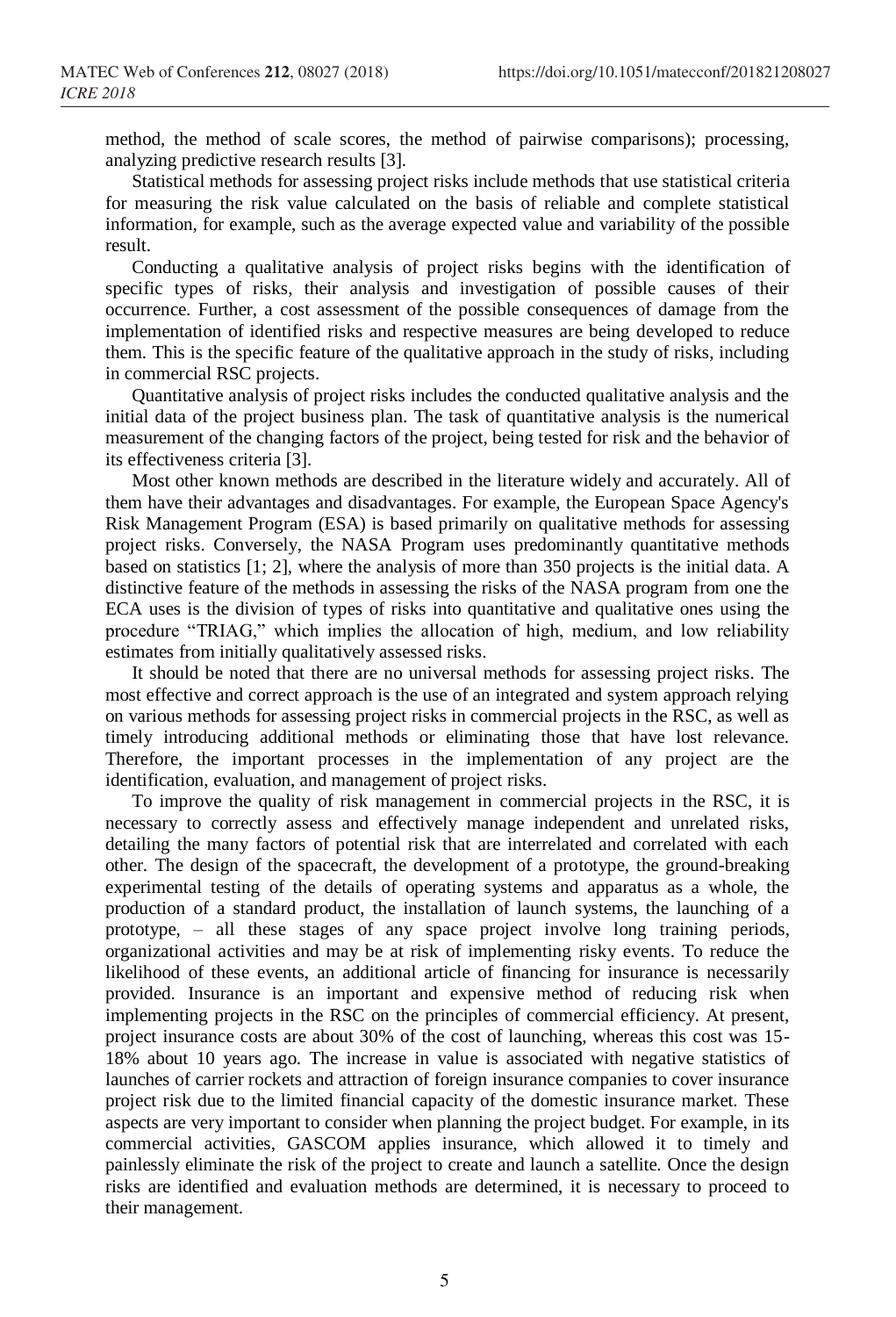Risk management of commercial projects in the RSC is to reduce the likelihood of their occurrence, the development of measures to eliminate them, to compensate or reduce and minimize the possible damage. Leveling and prevention from the implementation of possible damage in the risk management system is achieved through the use of identification and retrieval, analysis and evaluation, the development and implementation of risk management, the adaptation of a new model, the subsequent monitoring of the measures being implemented to manage them. Risk management is a comprehensive, systematic, and iterative process of optimizing project resources. Next, the authors developed a sequence of consideration and creation of stages for the formation of a project risk management system in the implementation of commercial projects in the RSC.

The first stage, preparatory, involves preliminary work and preparation for the formation of a project risk management system. To achieve this stage, the work should be carried out in three main directions. First, it is necessary to determine the priorities for managing project risks and policies for the formation and structuring of an integrated project management system in the RSC. Second, one should form a specialized unit, a team responsible in the process of project implementation, for coordinating the activities of individual experts and specialists, consolidating, analyzing information, developing methodology and documentation for work on creating and adapting a project risk management mechanism. Thirdly, it is necessary to draw up and approve a plan for managing project risks. The work plan is developed by the core unit and approved by the project managers.

At the second stage, a diagnostic, comprehensive financial and management analysis of the project participants is conducted, as well as an assessment of the situation in the market of space services, marketing, and risky audit are taking place. As a result of a comprehensive analysis, external and internal threats are identified, risk-determining factors are identified, the project cost is calculated.

Depending on the situation of participants and certain existing threats to the project implementation, the target orientation of the system being developed is formed; the processes of strategic, tactical, and operational management of project risks are specified. Further, the overall risk management program is developed, which consists of individual elements and business processes of each participant. Based on this program and the first phase of the plan, a business plan for managing project risks is formed.

The third stage, organizational and administrative, includes the development and adaptation of organizational and administrative documentation of the project, which is an important element of an integrated project risk management system (Figure 2).

The structure of the organizational and administrative documentation must comply with the requirements established by the current legislative and regulatory acts, the interests the RSC enterprises have, credit institutions, and other participants, who are interested in obtaining prompt, reliable, and objective information in project implementation and risk management.

The completion of the organizational and administrative stage and the beginning of the organizational and adaptation stage are the familiarization of the project staff with the adopted documentation and, above all, with the amended Regulation on the Project Risk Management System. To determine the effectiveness of the system, the core unit monitors and reports on the results. Next, project managers make management decisions that are related to the elimination of emerging deviations and inconsistencies in the process of adapting the project risk management system.

Stages of creating a risk management system for the implementation of projects in the RSC are developed by authors on the principles of commercial efficiency, are universal, and can be used by other market participants. The proposed concept allows them to optimize the management of project risks. Project risk management is not limited to the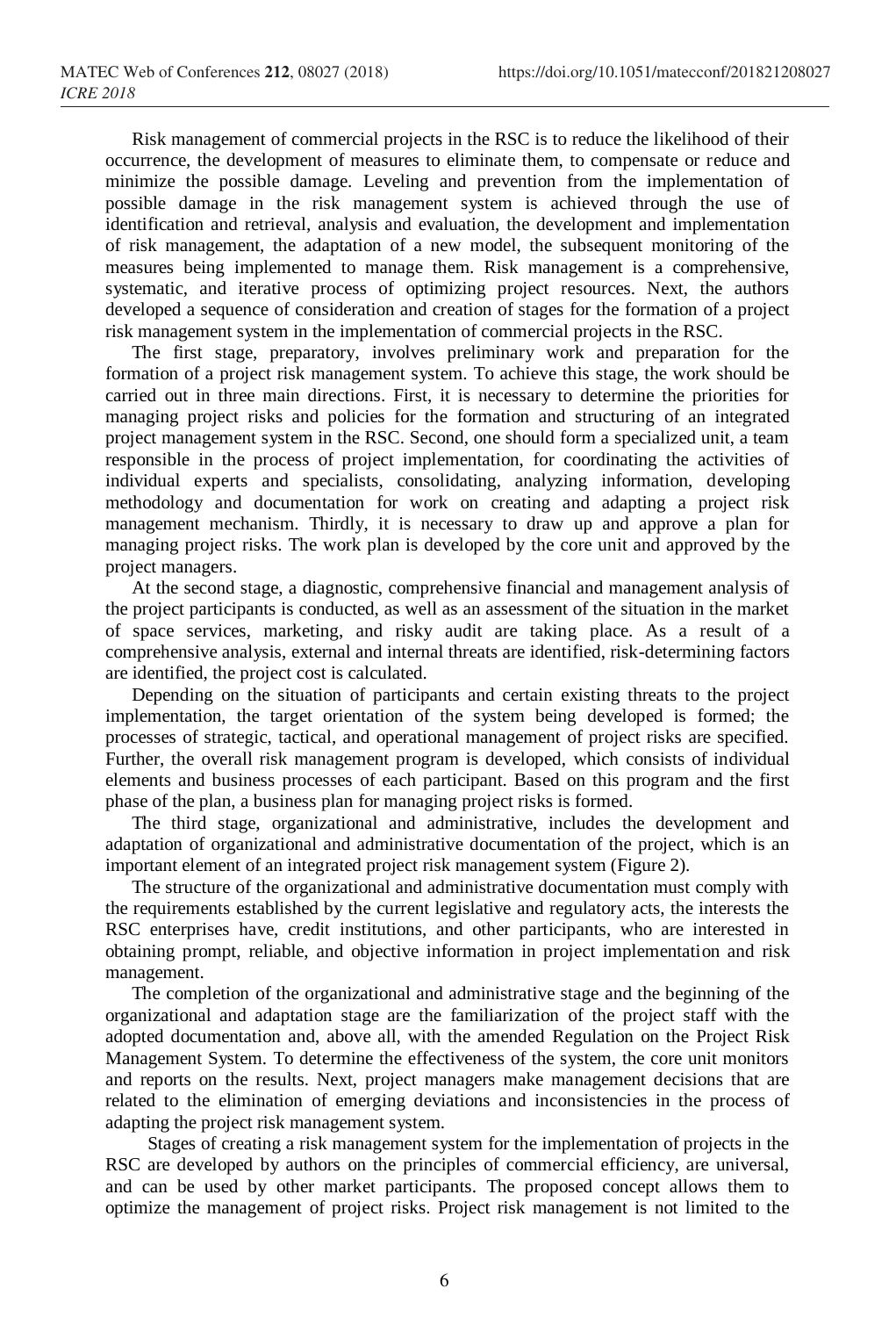stages of creating and forming a risk management system. An important and integral part of risk management in the implementation of commercial projects in the RSC is the subsequent monitoring and control of risks.

| Name of the stage                    | <b>Stage characteristics</b>                                                                                                  |                                                                                                       |                                                                     |                                                                                                  |
|--------------------------------------|-------------------------------------------------------------------------------------------------------------------------------|-------------------------------------------------------------------------------------------------------|---------------------------------------------------------------------|--------------------------------------------------------------------------------------------------|
| Preparatory                          | Definition of priorities,<br>objectives, and policies<br>for managing project<br>risks                                        | Structuring the project<br>risk management system<br>as part of the overall risk<br>management system | Creation of a<br>specialized unit for<br>project risk<br>management | Drawing up a work plan<br>for the creation of a<br>project risk<br>management system             |
| Diagnostic                           | Analysis of financial and<br>economic activities.<br>identification of strengths and<br>weaknesses of project<br>participants | Development of a common<br>project risk management<br>program                                         |                                                                     | Training of risk managers and<br>development of a business<br>plan for managing project<br>risks |
| Organizational and<br>administrative | Development and approval of<br>the methodology for the<br>project risk management<br>system                                   | Development of<br>documentation and model of<br>project risk management                               |                                                                     | Personal familiarization of<br>risk management with the<br>developed documentation               |
| Organizational and<br>adaptive       | Preparing for adaptation and<br>implementing a project risk<br>management system                                              | Creation of integrated project<br>risk management system                                              |                                                                     | System monitoring, error<br>recovery, reporting                                                  |

**Fig. 2.** Stages of creating a risk management system for the implementation of projects in the RSC on the principles of commercial efficiency.

Monitoring of project risks, as well as other elements of risk management, is a continuous process that is carried out throughout the life cycle of the project and includes monitoring of identified risks and those that are included in the permanent monitoring register, as well as identification of remaining and potential risks, verification and implementation of risk response operations, and evaluation of the effectiveness of planned activities [4]. The main monitoring objectives include the selection of alternative strategies for managing project risks in the event of those factors that could have a negative impact on project implementation, the adoption of operational corrective actions, and the updating of the risk monitoring, including the project management plan is to be updated. The responsible risk manager must report to the project manager within the deadlines set by the business plan on the effectiveness of the implementation of the risk monitoring plan and of all adjustments and activities that are necessary for proper project management. Monitoring of project risks includes the renewal of the organizational, technological, and financial process, which accumulates knowledge and templates of risk management with a view to their application in the implementation of subsequent projects. The overall risk monitoring scheme for the implementation of projects in the RSC is presented in Figure 3.

The monitoring beginning (input) means the identification, description, and assessment of project risks, as well as a comparison of the results obtained to the approved risk management plan on the basis of the performance report. The newly identified risks are subject to mitigation through control actions and well-known response methods that can also be applied to projects in the RSC. At the output, one gets an updated register of project risks, corrective effects recommended on risks, an updated risk management plan, and a performance report. The beginning of monitoring, evaluation, and management methods, outputs may vary depending on the specifics and scope of the project being implemented. Monitoring becomes implemented if it corresponds to certain management qualitative and quantitative performance criteria. In addition, all the goals of the project should be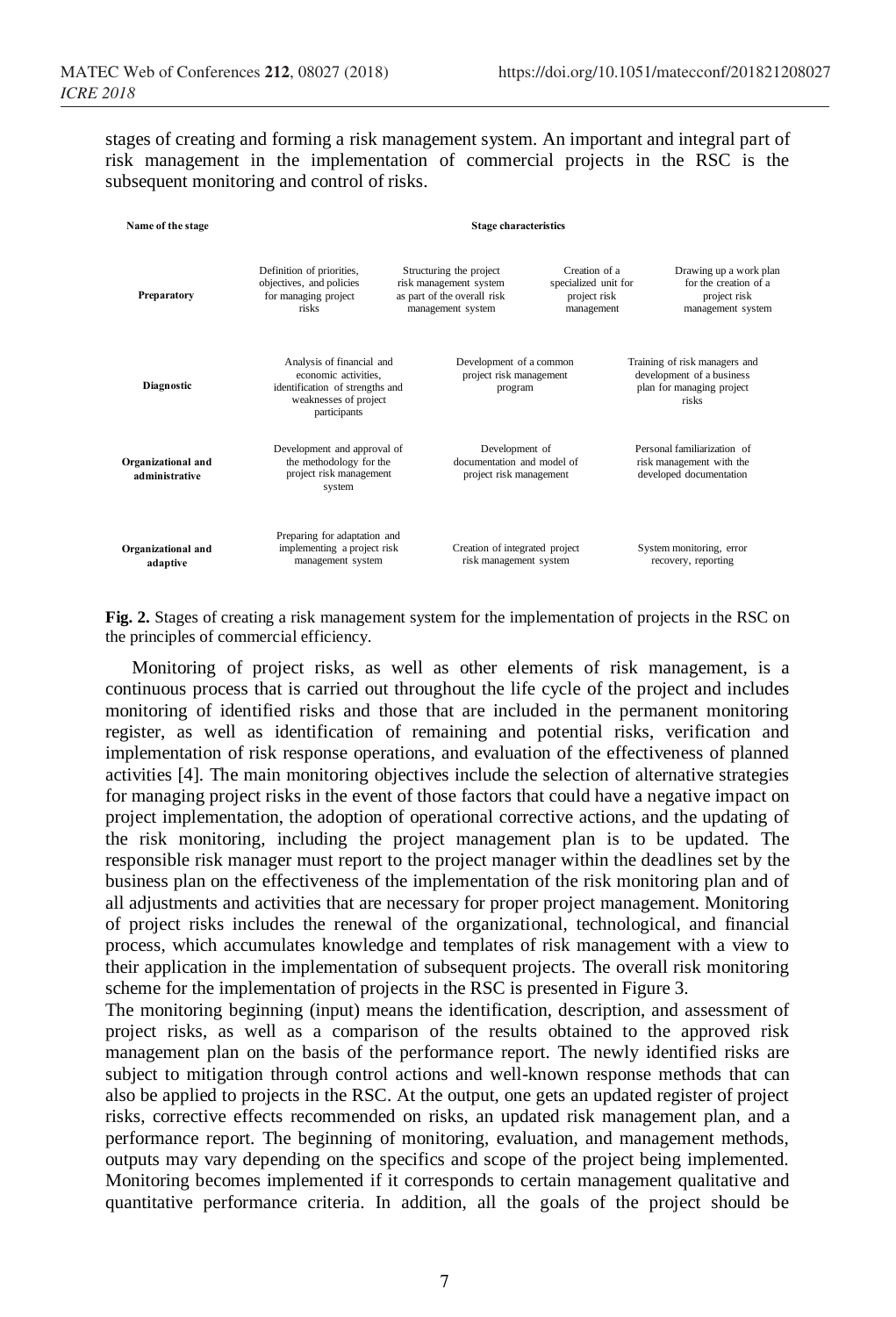achieved. Systemic, quality, and regular monitoring contributes to improving the commercial efficiency of any project, as well as to improving and promoting the risk management system.

#### **INPUT**

#### **METHODS**

- $\triangleright$  Initializing risk monitoring
- $\triangleright$  Risk management plan
- Ø Identification, description,
- and risk assessment  $\triangleright$  Request to change the risk managemen<sup>t</sup> plan
- $\triangleright$  Approved management and risk management plan
- Ø Performance repor<sup>t</sup>
- Reviewing risks **E** Audit of risks
- **N** Analysis of
- deviations and trends
- **Analysis of reserves** Consultations on the  $\checkmark$  Updated risk current status of risks
- **OUTPUT**
- $\checkmark$  Updated risk register  $\checkmark$  Recommended, corrective, and warning effects on risks
	- managemen<sup>t</sup> plan  $\checkmark$  Updated
	- performance repor<sup>t</sup>

**Fig. 3.** The scheme for monitoring risks in the implementation of projects in the RSC on the principles of commercial efficiency.

It should be noted that risk assessment and risk management in the implementation of projects in the RSC on the principles of commercial efficiency are not limited by the procedures described above. In particular, the risk manager must pay attention to the correctness and mobility of the chosen strategy and risk management model, taking into account the specifics of the RSC, paying attention to the reliability and relevance of the data used in order to make managerial decisions in the implementation of the project.

In the opinion of the authors, the development of the RSC is one of the leading and priority directions in the development of technologies and innovations on state and corporate scales. The implementation of projects on the principles of commercial efficiency with participation of private capital will determine the level of the scientific and production potential of the country as a whole, contributing to the formation and development of a positive image of the space services market.

Projects in the RSC have a certain specificity, which includes a set of potential risks: science-intensive, high-tech, scale of financing, complex logistics, as well as legal and economic components. A qualitatively constructed risk management system is one of the key factors for deciding whether to implement the project in RSC.

The research conducted by the authors suggests that the implementation and financing of commercial projects in the RSC is possible in case of effective application of a rationally built complex and elastic system of risk assessment and management. The financing of projects in the RSC is always limited on a commercial basis without the participation of government support, because there are (a) critical tasks facing the state, and (b) non-critical ones located in the commercial sphere. Evasion from solving state problems in the RSC is impossible, so there is no question of reducing financing or curtailing programs in such projects, which cannot be said about commercial projects, the implementation of which is possible through continuous improvement of risk management.

## **References**

1. ESA, *ECSS-M-ST-80C-Space project management-Risk management* (ESA Requirements and Standards Division, Noordwijk, 2008)